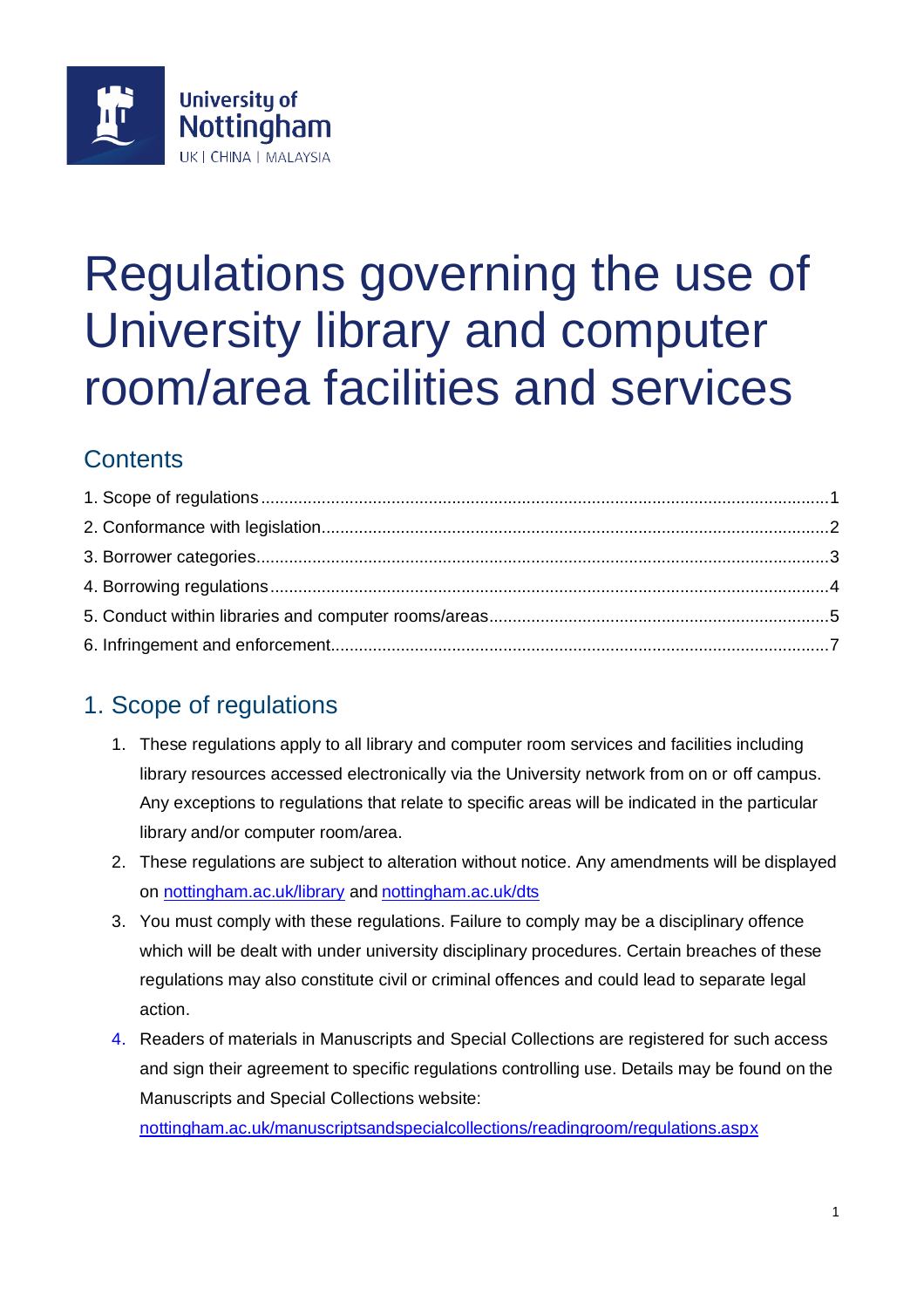## <span id="page-1-0"></span>2. Conformance with legislation

a. Use of library and computer room facilities must conform to the requirements of the:

- Data Protection Act (1998)
- Human Rights Act (1998)
- Copyright, Designs and Patents Act (1988)
- Computer Misuse Act (1990)
- Privacy and Electronic Communications (EC Directive) Regulations (2003)
- Freedom of Information Act (2000) and all other relevant legislation.

b. Users of the University Computing Facilities must comply with the Code of Practice for Users of the University Computing Facilities available at:

[nottingham.ac.uk/dts/documents/policies/codeofpracticeforuniversitycomputingfacilities.pdf](https://www.nottingham.ac.uk/dts/documents/policies/codeofpracticeforuniversitycomputingfacilities.pdf)

c. Your access to and use of electronic resources may be subject to contractual arrangements and licences with vendors. These may limit the:

- Categories of persons who may use them
- Number of simultaneous users
- Locations from which networked services are permitted

All users of electronic resources must comply with the conditions of contracts and/or licences associated with the resources. The following particular restrictions must be respected at all times:

- Copyright restrictions
- Download limits
- Re-transmission of copyright material
- Electronic storage of material
- The integrity of rights-management information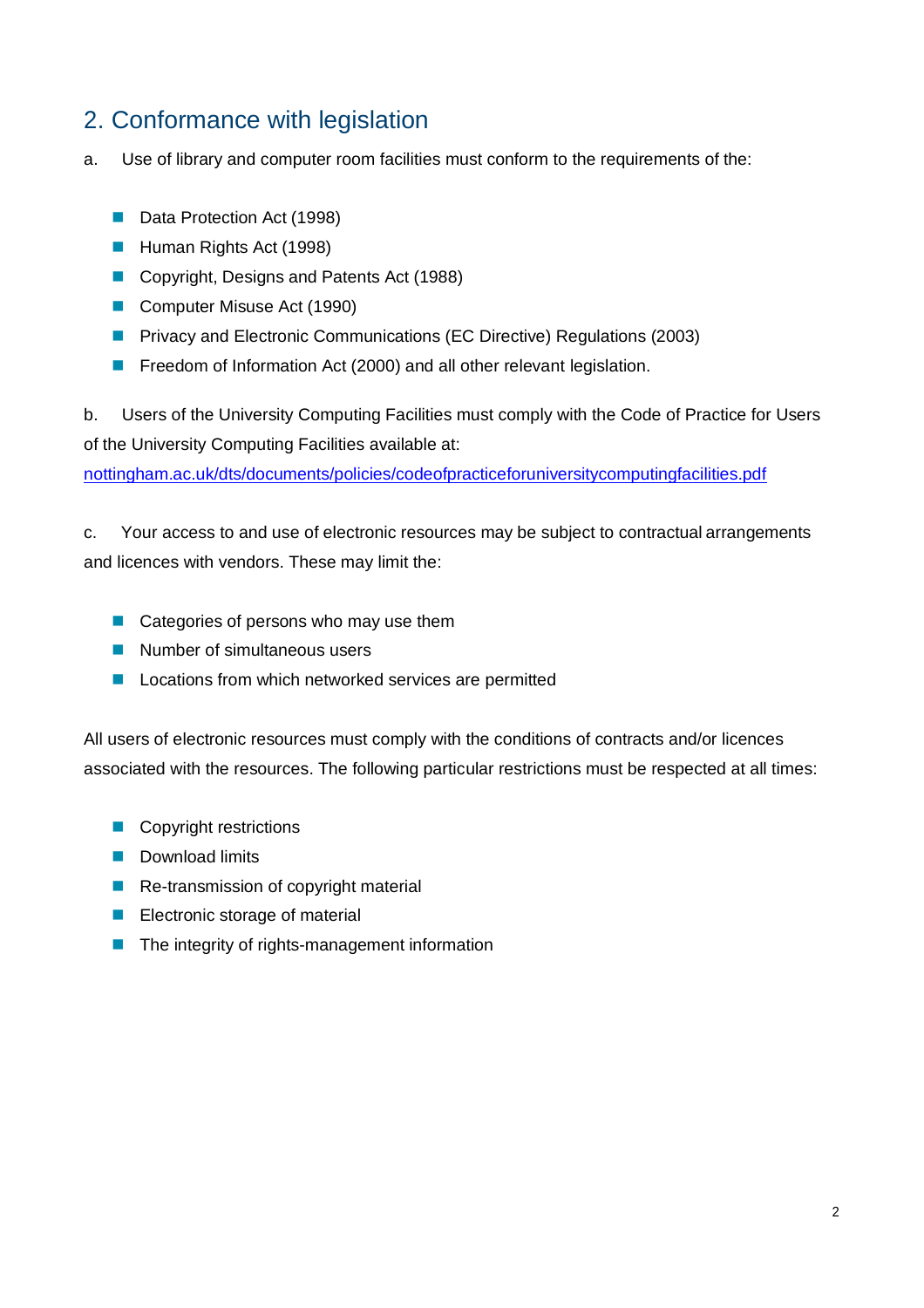Unless otherwise stated explicitly in the terms and conditions for a particular resource or service, subscription-based electronic resources are provided for personal, educational use only. Any commercial uses by an individual, or for other persons (connected or not to the University of Nottingham), are strictly forbidden.

#### <span id="page-2-0"></span>3. Borrower categories

You are advised to carry your University Card or Library Card with you at all times. You are eligible to use and borrow from the library, on completion of the appropriate application process, if you are:

- a. A member of academic or academic-related staff (including retired members, and Clinical Teachers)
- b. A student registered for a higher degree by research (Ph.D. and M.Phil.)
- c. A student registered for other higher degrees for those diplomas and certificates awarded by the Board of Postgraduate Studies
- d. A student registered for a first degree or other degree, diploma or certificate awarded by the Board of Undergraduate Studies
- e. A student registered with the School of Education for Continuing Education modular courses
- f. A student registered with the University of Nottingham International College
- g. A member of clerical, technical, manual and ancillary staff employed by the University, or staff of the Nottingham University Hospitals NHS Trust and the Nottinghamshire Healthcare NHS Trust
- h. A member of Court or Council
- i. A member of the academic staff of the Affiliated Institutions of the University of Nottingham or of other institutions of higher education with which reciprocal arrangements have been agreed
- j. A teacher in a partner school with the University of Nottingham School of Education, on presentation of the appropriate partner school form
- k. A member of the SCONUL Access scheme, where appropriate
- l. An NHS staff member from Trusts with whom we have a formal access agreement
- m. An individual who has a formal association with the University but is not on the University payroll.

Graduates, persons holding higher degrees of the University, and other persons engaged upon a serious course of study may use libraries under the following conditions: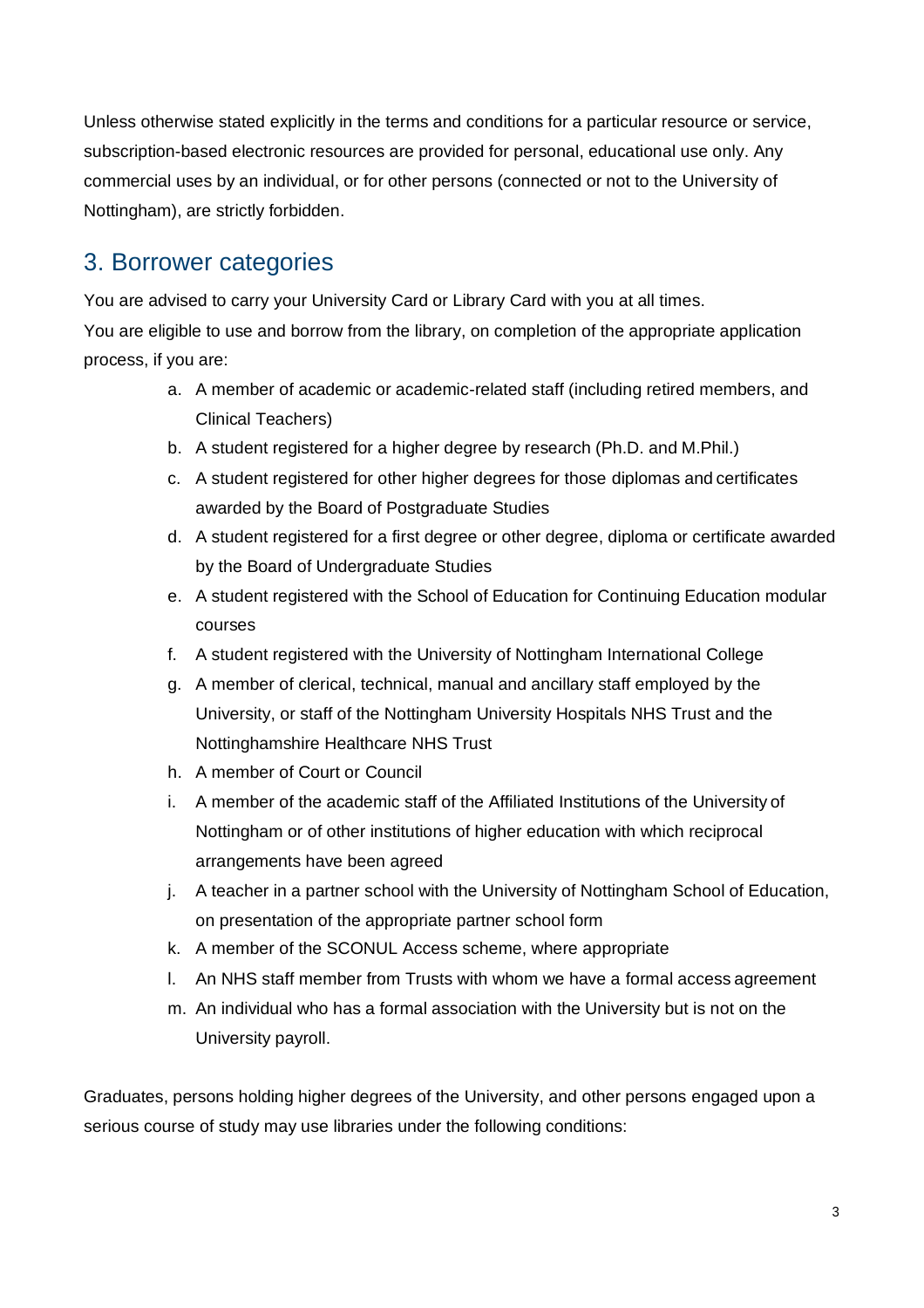- n. Persons holding first or higher degrees of the University may use libraries for reading purposes. If they wish to borrow they may normally do so upon payment of the appropriate fee.
- o. Students of the Affiliated Institutions of the University of Nottingham may use libraries for reference only and must apply for visitor cards.

Persons other than the above who wish to use libraries in connection with specialist needs that cannot be met elsewhere will normally be permitted to borrow, at the discretion of the Director of University of Nottingham Libraries or designate, upon payment of the appropriate fee.

## <span id="page-3-0"></span>4. Borrowing regulations

Borrowing regulations, including loan entitlements, loan periods and fines rates are recommended and published by the Director of University of Nottingham Libraries. Details of lending services including current loan entitlements are displayed on the library website at [nottingham.ac.uk/library/libraries/using/borrow.aspx](http://www.nottingham.ac.uk/library/libraries/using/borrow.aspx)

- a. You may not remove an item from a library until the loan has been correctly recorded
- b. Any item may be designated for reference only and may not be borrowed without express permission
- c. Some journals may be borrowed by specified categories of user. The most recent issues may not be borrowed. You are required to abide by the decision of the Director of University of Nottingham Libraries on access to journals
- d. You are held responsible for all books or other items borrowed or signed for against your card until they are returned by correct methods and the loan discharged
- e. You should not lend your card to anyone to allow them to gain access to your library account. Reasonable care should be taken to prevent the card being misused. You should not disclose your PIN number and you should change it from the default PIN as soon as possible to keep it secure
- f. You can ask about activity on your own library record. The University may disclose account information to some authorities as allowed by legislation, eg in the case of suspected criminal activity. However, under normal circumstances, information about your library account cannot be disclosed to a third party without your express permission
- g. You will be required to return any item borrowed after one week, if it is needed by another user or for another purpose
- h. You must return items by the date and time stipulated. An overdue charge per day or part day will be imposed if a book or other item is not returned by that date and time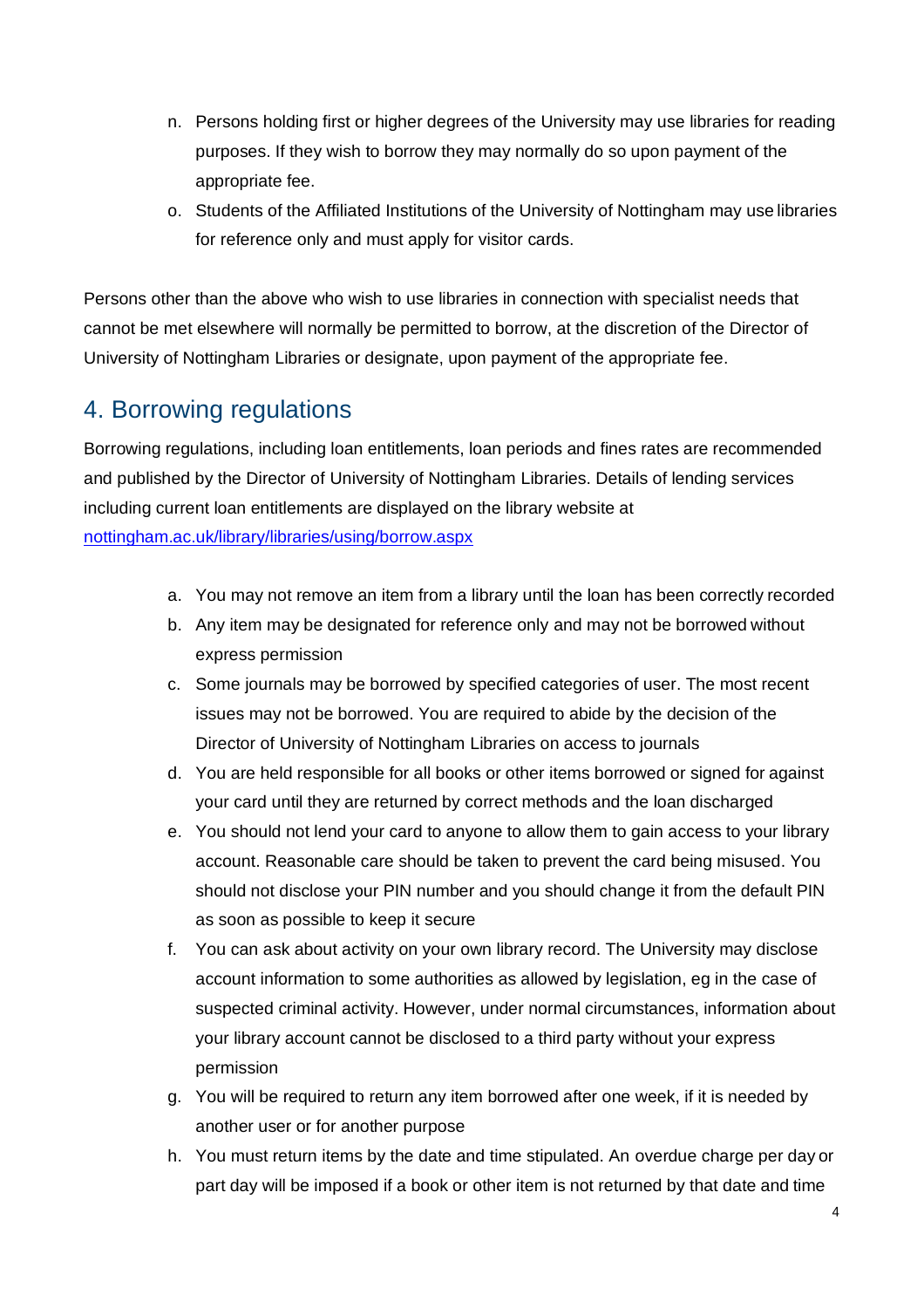- i. You must report any loss or damage of a book or other item to a member of library staff. You may be required to replace the item, or to pay such a sum as may be needed to make good the loss or damage plus an administration charge. In addition, in serious cases, disciplinary action may be taken.
- j. If you fail to return an item, you will ultimately be issued with an invoice for the replacement cost, plus administration charges.

Failure to observe any of the above borrowing regulations will be treated seriously. The Director of University of Nottingham Libraries or designate is empowered to withhold access to the use of facilities and services because of infringement of the regulations or to take other appropriate action.

#### <span id="page-4-0"></span>5. Conduct within libraries and computer rooms/areas

To provide an environment conducive to study and learning, you are requested to comply with the following responsibilities.

#### **Users of the libraries and computer rooms/areas are requested to behave courteously and with respect to other users and staff at all times. Disturbance of other users and staff will be treated seriously.**

You should:

- a. Refrain from violent, indecent, disorderly, threatening, intimidating or offensive behaviour or language.
- b. Treat all property with respect:
- Any theft or attempted theft of university property or other user's property will be treated seriously
- Writing or scoring in or causing damage to any book, journal or other item is strictly forbidden. Anyone damaging material in any way may be required to replace the damaged item with a new copy
- Tampering with or causing damage to any computer or other equipment is strictly forbidden. Anyone damaging equipment may be required to replace the damaged item
	- c. Refrain from smoking in or near the libraries. The university has a no smoking policy which should be observed at all times. E-cigarettes will be treated as cigarettes under this policy
	- d. Refrain from drinking alcohol.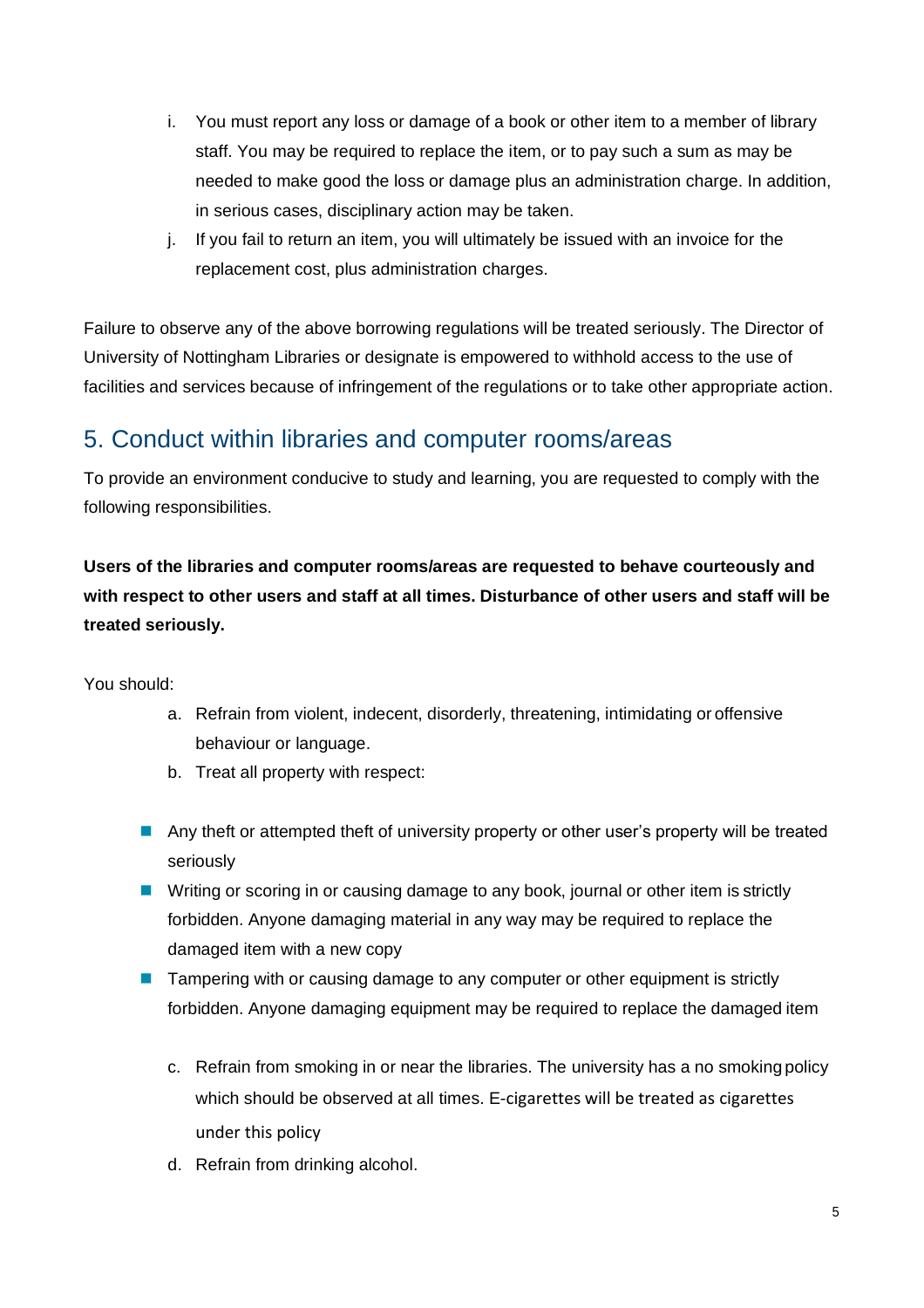- e. Vacate the premises at closing times and when asked to by a member of university staff or representative.
- f. Show your University Card or Library Card to any member of university staff or their representative on request.
- g. Observe noise restrictions in designated areas, especially in the silent study areas of the libraries. Noise should be kept to a minimum in all other areas. If you are disturbed by a breach of this regulation you should inform staff as they may be able to help.
- h. Refrain from reserving individual open access work spaces. Items left in a study space for a length of time may be removed by staff in order to free up space for other users.
- i. Refrain from consuming hot food, except in refreshment areas. In some designated areas, no food or drink is allowed, except bottled water. These areas will be clearly signposted at the entrance to the floor/area. In other areas, hot and cold drinks and cold food are allowed, but consumption should not cause disturbance to others.
- j. Switch mobile phones to silent or vibrate mode and keep conversations to a minimum to avoid disturbing others. Mobile phones should never be used for conversations in silent study areas.
- k. Borrow room keys from the lending desk or designated library service point and return them after use. Vacate rooms in a timely manner. Fines will be payable for late or non-return of keys.
- l. Refrain from placing posters, signs, adverts or notices on any surface other than authorised notice boards.

**Failure to comply with these responsibilities will be treated seriously and will result in action being taken in accordance with procedures stated in section 6 of this document, which may include disciplinary action.**

In addition, you are expected to:

- Clear study spaces after use in order to leave them tidy for the next user.
- Look after personal belongings that you bring into buildings. You are responsible for the safety and security of your equipment. The University does not accept responsibility for loss or damage to personal belongings.

**Failure to comply with these responsibilities, whilst not resulting in direct action, will cause inconvenience to other users.**